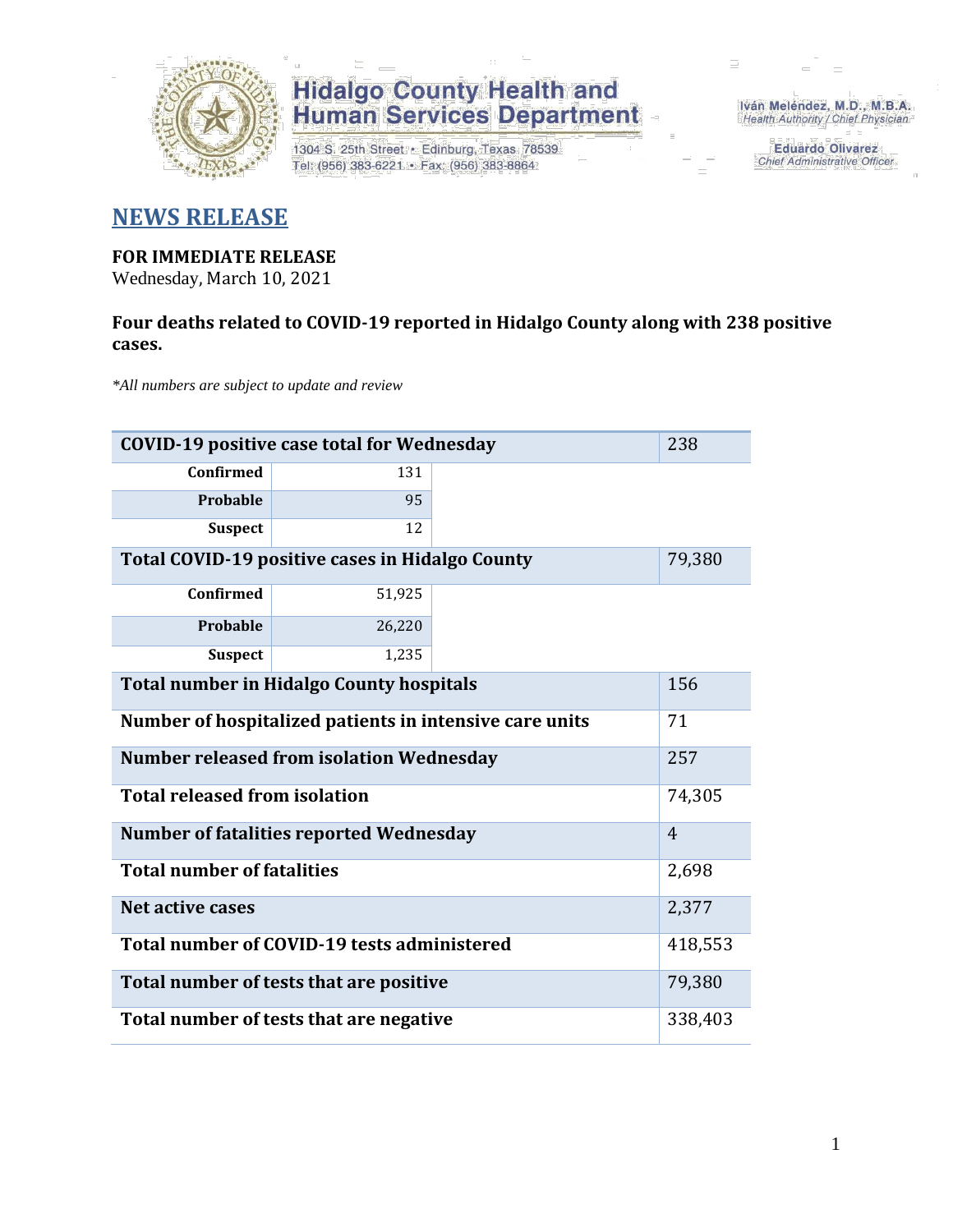

1304 S. 25th Street · Edinburg, Texas 78539 Tel: (956) 383-6221 · Fax: (956) 383-8864

Iván Meléndez, M.D., M.B.A. Health Authority / Chief Physician

> **Eduardo Olivarez Chief Administrative Officer**

*Hidalgo County uses the case status definition provided by the Texas Department of State Health Service's 2020 Epi Case Criteria Guide revised November 2020.*

- *1. Confirmed: A person who has tested positive through a molecular or PCR (oral or nasal swabs) test that looks for the presence of the virus's genetic material.*
- *2. Probable: A person who meets presumptive laboratory evidence through detection of COVID-19 by antigen test in a respiratory specimen.*
- *3. Suspect: A person who meets supported laboratory evidence through detection of specific antibodies in serum, plasma, whole body, and no prior history of being confirmed or probable case.*

*For more information of case status definition for COVID-19, please refer to:*

[https://www.dshs.state.tx.us/IDCU/investigation/epi-case-criteria-guide/2020-Epi-Case-Criteria-](https://www.dshs.state.tx.us/IDCU/investigation/epi-case-criteria-guide/2020-Epi-Case-Criteria-Guide.pdf)[Guide.pdf](https://www.dshs.state.tx.us/IDCU/investigation/epi-case-criteria-guide/2020-Epi-Case-Criteria-Guide.pdf)

The deaths include:

|   | <b>Age</b> | Gender | City           |
|---|------------|--------|----------------|
| 1 | $70+$      | Male   | Donna          |
| 2 | 40s        | Male   | Edinburg       |
| 3 | $70+$      | Female | Edinburg       |
| 4 | 70+        | Female | <b>Mission</b> |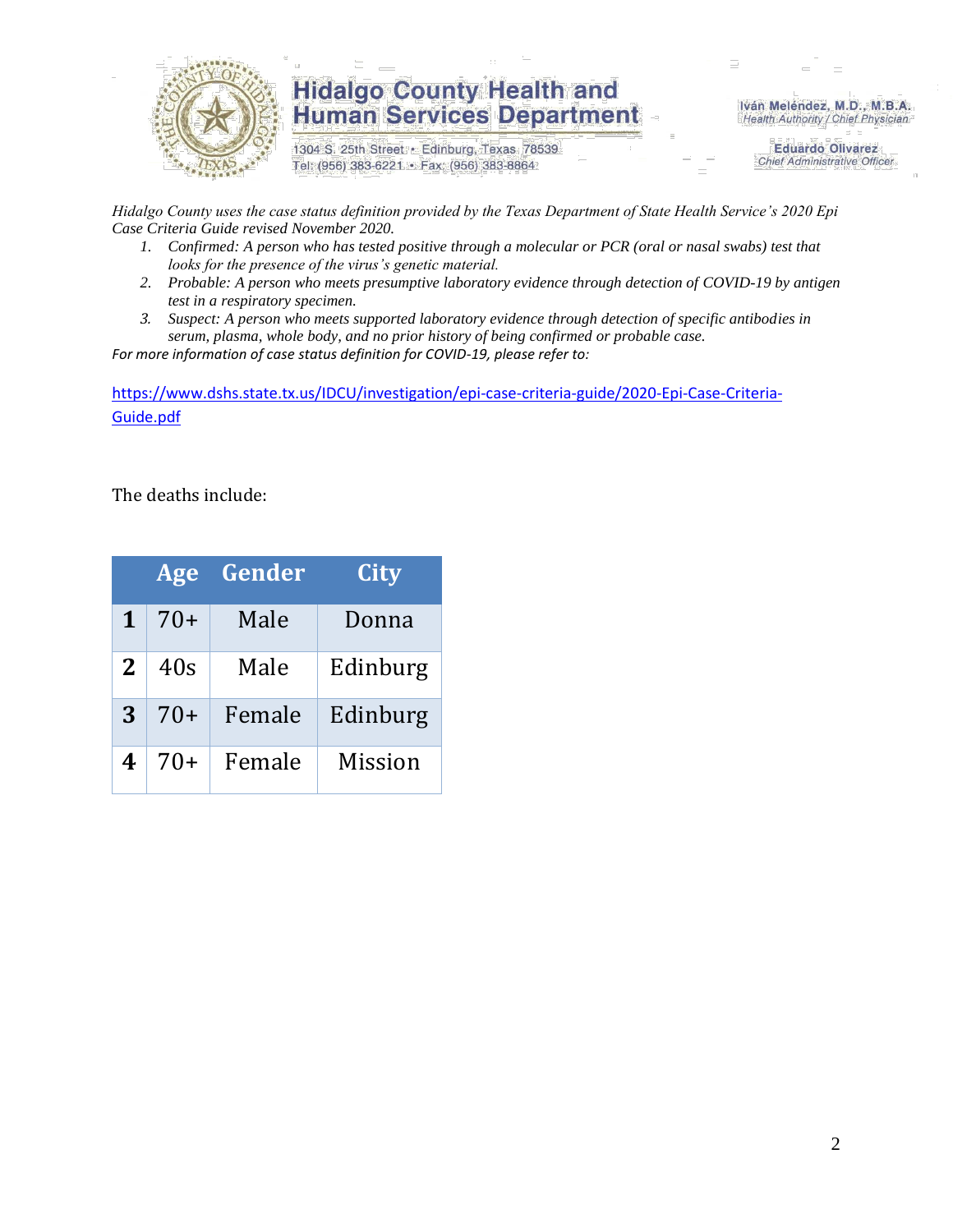

1304 S. 25th Street · Edinburg, Texas 78539 Tel: (956) 383-6221 · Fax: (956) 383-8864

Iván Meléndez, M.D., M.B.A.<br>Health Authority / Chief Physician

**Eduardo Olivarez** Chief Administrative Officer

Wednesday, March 10, 2021 positive cases include:

|                         | <b>Age Range</b> | <b>Gender</b> | <b>City</b> |     | <b>Age Range</b> | <b>Gender</b> | <b>City</b> |
|-------------------------|------------------|---------------|-------------|-----|------------------|---------------|-------------|
| $\mathbf{1}$            | $0 - 19$         | F             | Alamo       | 120 | $0 - 19$         | F             | Mercedes    |
| $\mathbf{2}$            | 20s              | F             | Alamo       | 121 | 20s              | M             | Mercedes    |
| 3                       | 50s              | F             | Alamo       | 122 | 30 <sub>s</sub>  | $\mathsf F$   | Mercedes    |
| 4                       | 60s              | F             | Alamo       | 123 | 30 <sub>s</sub>  | M             | Mercedes    |
| 5                       | $70+$            | M             | Alamo       | 124 | 30 <sub>s</sub>  | F             | Mercedes    |
| 6                       | $0 - 19$         | M             | Alton       | 125 | 30s              | M             | Mercedes    |
| $\overline{\mathbf{z}}$ | $0 - 19$         | F             | Alton       | 126 | 30 <sub>s</sub>  | M             | Mercedes    |
| 8                       | 20s              | M             | Alton       | 127 | 40s              | M             | Mercedes    |
| 9                       | 40s              | F             | Alton       | 128 | 40s              | M             | Mercedes    |
| 10                      | 50s              | M             | Alton       | 129 | 40s              | F             | Mercedes    |
| 11                      | 60s              | F             | Alton       | 130 | 40s              | $\mathsf F$   | Mercedes    |
| 12                      | $0 - 19$         | M             | Donna       | 131 | 60s              | F             | Mercedes    |
| 13                      | $0 - 19$         | M             | Donna       | 132 | $0 - 19$         | $\mathsf F$   | Mission     |
| 14                      | $0 - 19$         | M             | Donna       | 133 | $0 - 19$         | M             | Mission     |
| 15                      | 20s              | M             | Donna       | 134 | $0 - 19$         | ${\sf M}$     | Mission     |
| 16                      | 30 <sub>s</sub>  | M             | Donna       | 135 | $0 - 19$         | M             | Mission     |
| 17                      | 30 <sub>s</sub>  | F             | Donna       | 136 | $0 - 19$         | ${\sf M}$     | Mission     |
| 18                      | 40s              | F             | Donna       | 137 | $0 - 19$         | F             | Mission     |
| 19                      | 40s              | M             | Donna       | 138 | $0 - 19$         | M             | Mission     |
| 20                      | 40s              | F             | Donna       | 139 | $0 - 19$         | F             | Mission     |
| 21                      | 40s              | M             | Donna       | 140 | $0 - 19$         | M             | Mission     |
| 22                      | 50s              | F             | Donna       | 141 | 20s              | F             | Mission     |
| 23                      | 50s              | M             | Donna       | 142 | 20s              | ${\sf M}$     | Mission     |
| 24                      | 60s              | M             | Donna       | 143 | 20s              | M             | Mission     |
| 25                      | $70+$            | F             | Donna       | 144 | 20s              | M             | Mission     |
| 26                      | $70+$            | M             | Donna       | 145 | 20s              | F             | Mission     |
| 27                      | $70+$            | F             | Donna       | 146 | 20s              | F             | Mission     |
| 28                      | $70+$            | M             | Donna       | 147 | 20s              | M             | Mission     |
| 29                      | $0 - 19$         | ${\sf M}$     | Edinburg    | 148 | 20s              | M             | Mission     |
| 30                      | $0 - 19$         | F             | Edinburg    | 149 | 30 <sub>s</sub>  | F             | Mission     |
| 31                      | $0 - 19$         | F             | Edinburg    | 150 | 40s              | M             | Mission     |
| 32                      | $0 - 19$         | F             | Edinburg    | 151 | 40s              | F             | Mission     |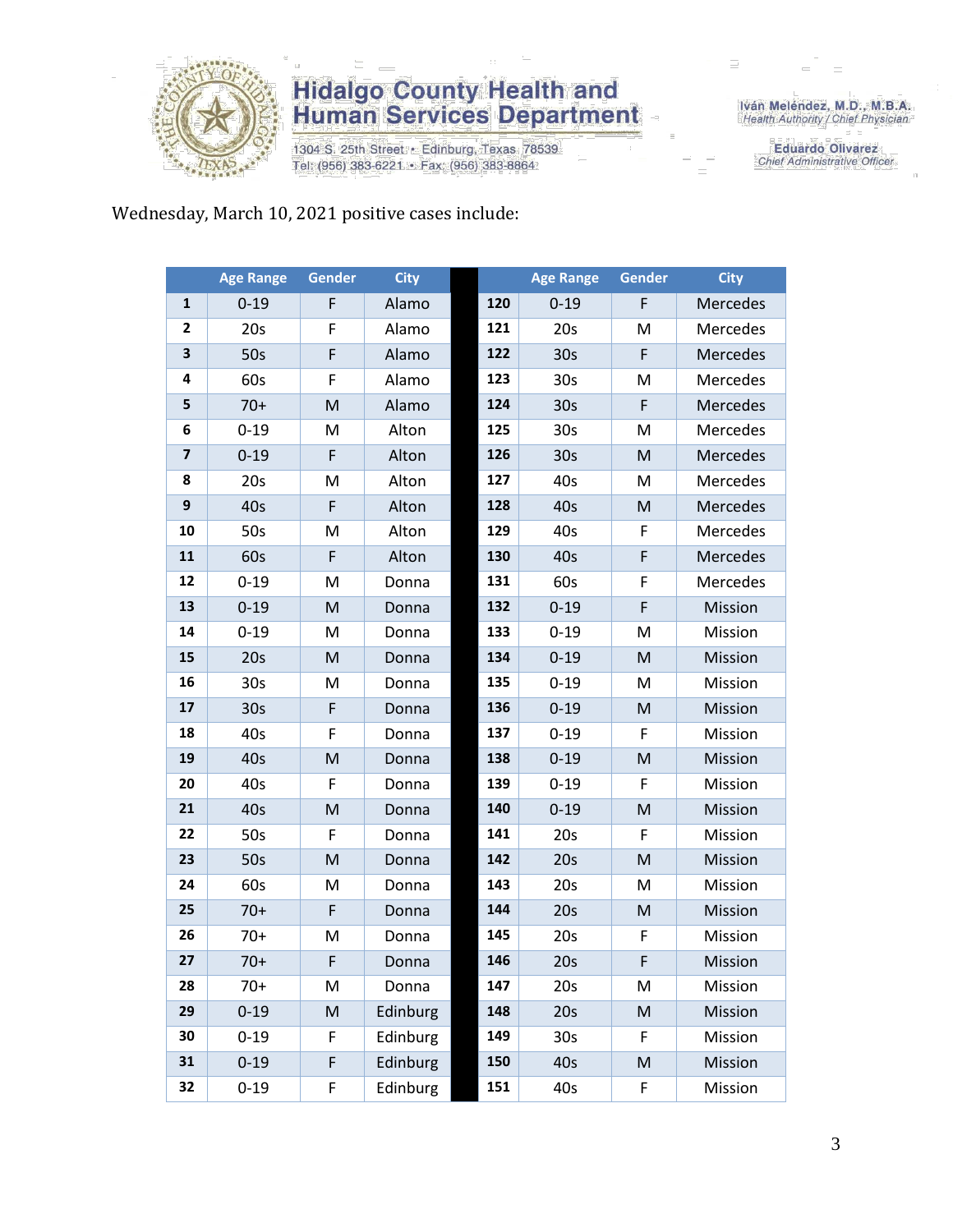

1304 S. 25th Street · Edinburg, Texas 78539 Tel: (956) 383-6221 · Fax: (956) 383-8864

Iván Meléndez, M.D., M.B.A.<br>Health Authority / Chief Physician

Eduardo Olivarez Chief Administrative Officer

| 33 | $0 - 19$        | F | Edinburg | 152 | 40s             | F                                                                                                          | Mission |
|----|-----------------|---|----------|-----|-----------------|------------------------------------------------------------------------------------------------------------|---------|
| 34 | $0 - 19$        | F | Edinburg | 153 | 40s             | M                                                                                                          | Mission |
| 35 | $0 - 19$        | F | Edinburg | 154 | 50s             | F                                                                                                          | Mission |
| 36 | $0 - 19$        | M | Edinburg | 155 | 50s             | M                                                                                                          | Mission |
| 37 | $0 - 19$        | M | Edinburg | 156 | 50s             | M                                                                                                          | Mission |
| 38 | $0 - 19$        | M | Edinburg | 157 | 50s             | F                                                                                                          | Mission |
| 39 | $0 - 19$        | F | Edinburg | 158 | 50s             | M                                                                                                          | Mission |
| 40 | $0 - 19$        | M | Edinburg | 159 | 60s             | F                                                                                                          | Mission |
| 41 | 20s             | F | Edinburg | 160 | 60s             | F                                                                                                          | Mission |
| 42 | 20s             | F | Edinburg | 161 | 60s             | F                                                                                                          | Mission |
| 43 | 20s             | F | Edinburg | 162 | 60s             | M                                                                                                          | Mission |
| 44 | 20s             | M | Edinburg | 163 | $70+$           | F                                                                                                          | Mission |
| 45 | 20s             | F | Edinburg | 164 | $70+$           | M                                                                                                          | Mission |
| 46 | 20s             | F | Edinburg | 165 | $70+$           | F                                                                                                          | Mission |
| 47 | 20s             | F | Edinburg | 166 | $70+$           | F                                                                                                          | Mission |
| 48 | 20s             | F | Edinburg | 167 | $70+$           | F                                                                                                          | Mission |
| 49 | 20s             | M | Edinburg | 168 | $70+$           | F                                                                                                          | Mission |
| 50 | 20s             | M | Edinburg | 169 | $70+$           | F                                                                                                          | Mission |
| 51 | 20s             | M | Edinburg | 170 | $0 - 19$        | M                                                                                                          | Pharr   |
| 52 | 30 <sub>s</sub> | F | Edinburg | 171 | $0 - 19$        | M                                                                                                          | Pharr   |
| 53 | 30s             | M | Edinburg | 172 | 20s             | M                                                                                                          | Pharr   |
| 54 | 30 <sub>s</sub> | M | Edinburg | 173 | 20s             | M                                                                                                          | Pharr   |
| 55 | 30 <sub>s</sub> | M | Edinburg | 174 | 20s             | F                                                                                                          | Pharr   |
| 56 | 30 <sub>s</sub> | F | Edinburg | 175 | 20s             | F                                                                                                          | Pharr   |
| 57 | 30 <sub>s</sub> | M | Edinburg | 176 | 30 <sub>s</sub> | M                                                                                                          | Pharr   |
| 58 | 30 <sub>s</sub> | F | Edinburg | 177 | 30 <sub>s</sub> | F                                                                                                          | Pharr   |
| 59 | 30 <sub>s</sub> | M | Edinburg | 178 | 30 <sub>s</sub> | F                                                                                                          | Pharr   |
| 60 | 40s             | F | Edinburg | 179 | 30 <sub>s</sub> | M                                                                                                          | Pharr   |
| 61 | 40s             | F | Edinburg | 180 | 40s             | M                                                                                                          | Pharr   |
| 62 | 40s             | F | Edinburg | 181 | 50s             | F                                                                                                          | Pharr   |
| 63 | 40s             | F | Edinburg | 182 | 50s             | F                                                                                                          | Pharr   |
| 64 | 40s             | F | Edinburg | 183 | 50s             | M                                                                                                          | Pharr   |
| 65 | 40s             | M | Edinburg | 184 | 60s             | $\mathsf{M}% _{T}=\mathsf{M}_{T}\!\left( a,b\right) ,\ \mathsf{M}_{T}=\mathsf{M}_{T}\!\left( a,b\right) ,$ | Pharr   |
| 66 | 40s             | F | Edinburg | 185 | $70+$           | F                                                                                                          | Pharr   |
| 67 | 40s             | F | Edinburg | 186 | $70+$           | M                                                                                                          | Pharr   |
| 68 | 40s             | F | Edinburg | 187 | $70+$           | F                                                                                                          | Pharr   |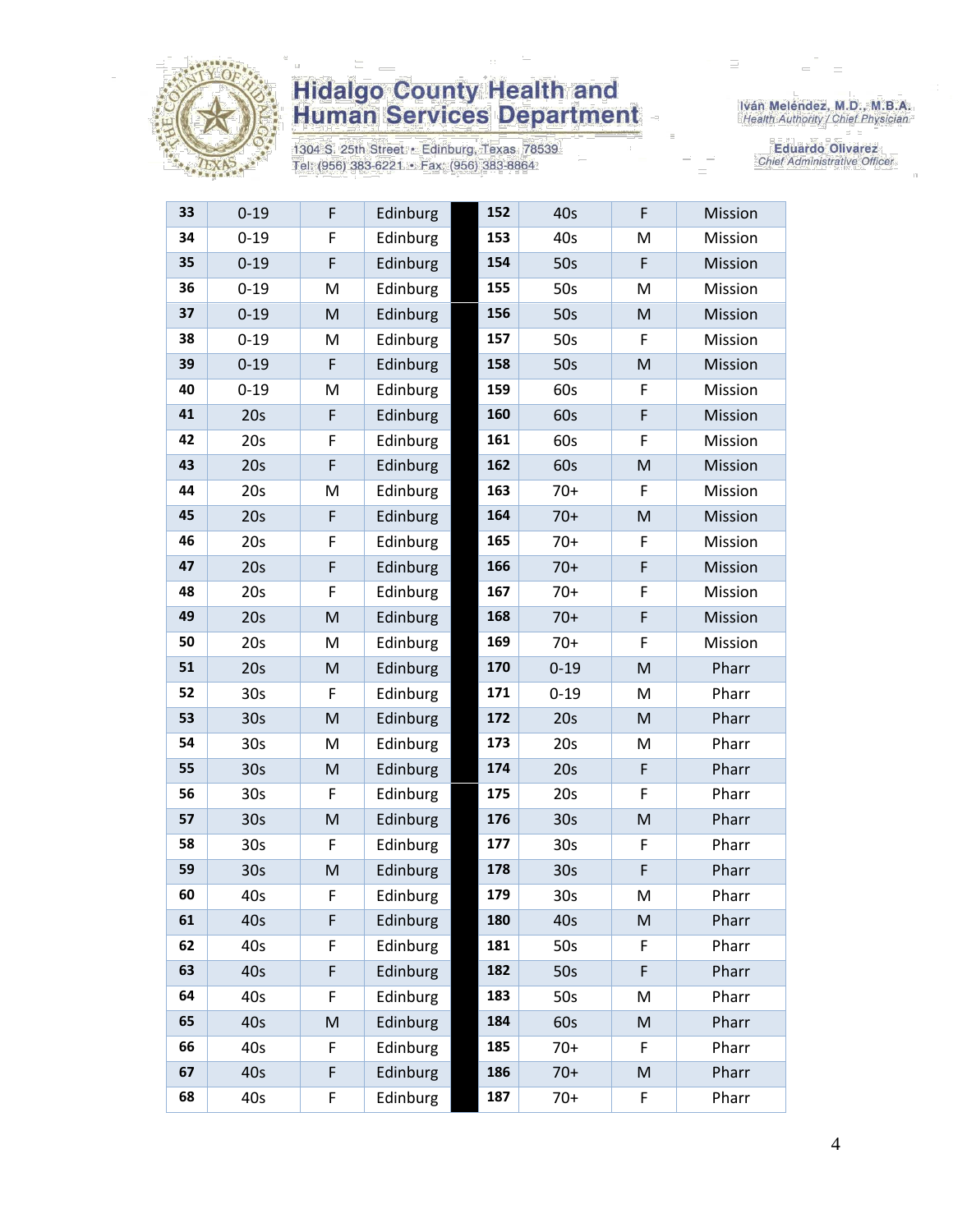

Г

# **Hidalgo County Health and<br>Human Services Department**

1304 S. 25th Street • Edinburg, Texas 78539<br>Tel: (956) 383-6221 • Fax: (956) 383-8864

Iván Meléndez, M.D., M.B.A.<br>Health Authority / Chief Physician

**Eduardo Olivarez** Chief Administrative Officer

| 69  | 40s             | F | Edinburg | 188 | $0 - 19$        | F | San Juan    |
|-----|-----------------|---|----------|-----|-----------------|---|-------------|
| 70  | 40s             | M | Edinburg | 189 | $0 - 19$        | M | San Juan    |
| 71  | 40s             | M | Edinburg | 190 | 40s             | F | San Juan    |
| 72  | 40s             | F | Edinburg | 191 | 40s             | M | San Juan    |
| 73  | 40s             | F | Edinburg | 192 | 40s             | F | San Juan    |
| 74  | 40s             | F | Edinburg | 193 | 50s             | F | San Juan    |
| 75  | 50s             | F | Edinburg | 194 | 50s             | M | San Juan    |
| 76  | 50s             | F | Edinburg | 195 | 50s             | F | San Juan    |
| 77  | 50s             | F | Edinburg | 196 | 60s             | F | San Juan    |
| 78  | 50s             | F | Edinburg | 197 | $70+$           | F | San Juan    |
| 79  | 50s             | M | Edinburg | 198 | $70+$           | F | San Juan    |
| 80  | 50s             | M | Edinburg | 199 | $0 - 19$        | M | Undisclosed |
| 81  | 60s             | M | Edinburg | 200 | $0 - 19$        | F | Undisclosed |
| 82  | 60s             | M | Edinburg | 201 | $0 - 19$        | M | Undisclosed |
| 83  | 60s             | F | Edinburg | 202 | $0 - 19$        | M | Undisclosed |
| 84  | $70+$           | M | Edinburg | 203 | $0 - 19$        | F | Undisclosed |
| 85  | $70+$           | M | Edinburg | 204 | $0 - 19$        | F | Undisclosed |
| 86  | $70+$           | M | Edinburg | 205 | 20s             | M | Undisclosed |
| 87  | $70+$           | M | Edinburg | 206 | 20s             | F | Undisclosed |
| 88  | 30 <sub>s</sub> | F | Hidalgo  | 207 | 20s             | M | Undisclosed |
| 89  | $0 - 19$        | F | McAllen  | 208 | 20s             | M | Undisclosed |
| 90  | $0 - 19$        | M | McAllen  | 209 | 30 <sub>s</sub> | M | Undisclosed |
| 91  | 20s             | M | McAllen  | 210 | 30 <sub>s</sub> | F | Undisclosed |
| 92  | 20s             | F | McAllen  | 211 | 30s             | F | Undisclosed |
| 93  | 20s             | M | McAllen  | 212 | 40s             | F | Undisclosed |
| 94  | 20s             | F | McAllen  | 213 | 50s             | M | Undisclosed |
| 95  | 20s             | M | McAllen  | 214 | 50s             | M | Undisclosed |
| 96  | 20s             | F | McAllen  | 215 | 50s             | M | Undisclosed |
| 97  | 20s             | F | McAllen  | 216 | 50s             | F | Undisclosed |
| 98  | 20s             | F | McAllen  | 217 | $0 - 19$        | F | Weslaco     |
| 99  | 30 <sub>s</sub> | F | McAllen  | 218 | $0 - 19$        | F | Weslaco     |
| 100 | 30 <sub>s</sub> | F | McAllen  | 219 | $0 - 19$        | F | Weslaco     |
| 101 | 30 <sub>s</sub> | M | McAllen  | 220 | $0 - 19$        | M | Weslaco     |
| 102 | 40s             | M | McAllen  | 221 | $0 - 19$        | F | Weslaco     |
| 103 | 40s             | F | McAllen  | 222 | $0 - 19$        | F | Weslaco     |
| 104 | 40s             | F | McAllen  | 223 | 20s             | F | Weslaco     |